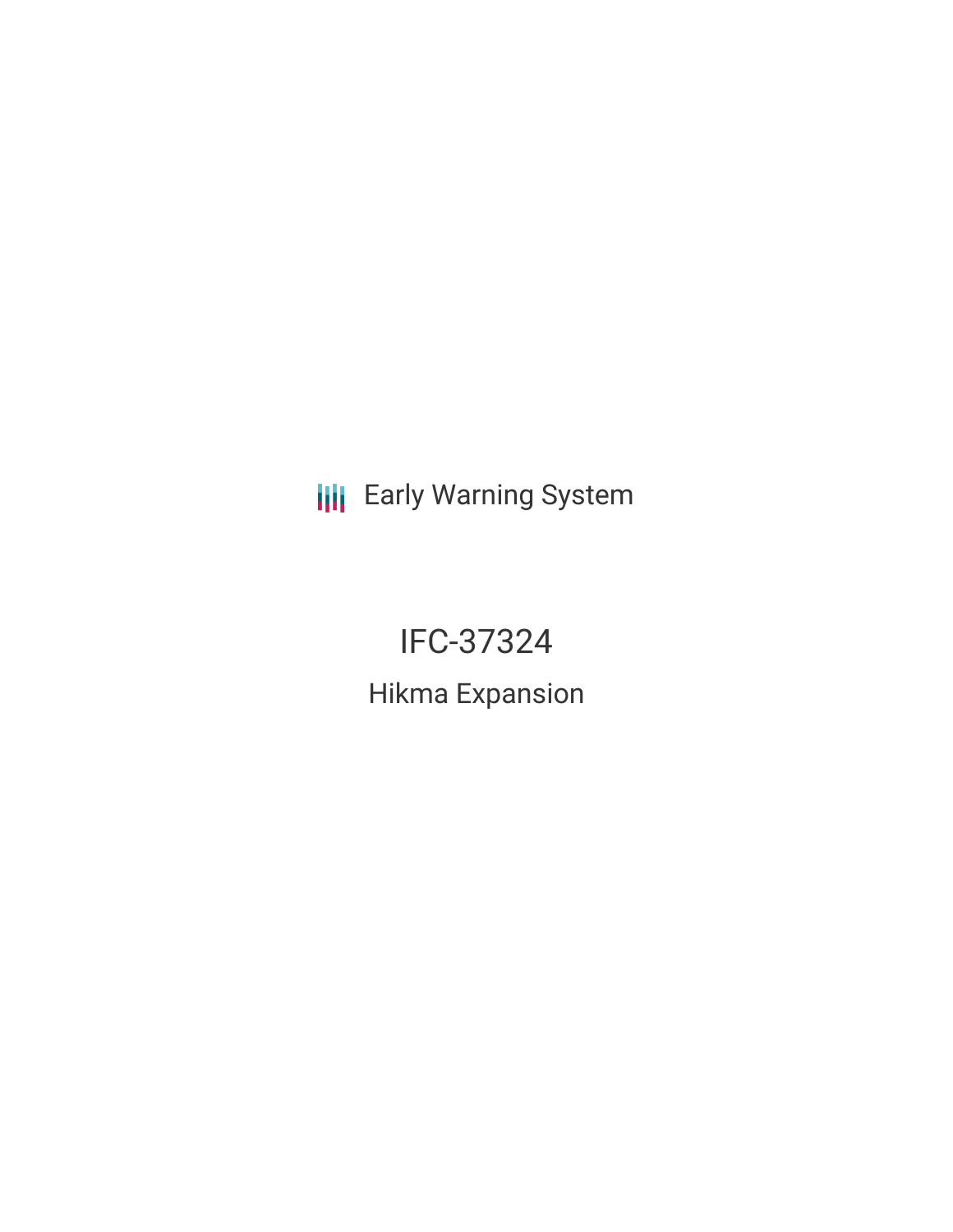

# **Quick Facts**

| <b>Countries</b>               | Jordan                                       |  |  |  |  |
|--------------------------------|----------------------------------------------|--|--|--|--|
| <b>Financial Institutions</b>  | International Finance Corporation (IFC)      |  |  |  |  |
| <b>Status</b>                  | Approved                                     |  |  |  |  |
| <b>Bank Risk Rating</b>        | B                                            |  |  |  |  |
| <b>Voting Date</b>             | 2017-06-09                                   |  |  |  |  |
| <b>Borrower</b>                | HIKMA PHARMACEUTICALS PUBLIC LIMITED COMPANY |  |  |  |  |
| <b>Sectors</b>                 | <b>Education and Health</b>                  |  |  |  |  |
| <b>Investment Type(s)</b>      | Loan                                         |  |  |  |  |
| <b>Investment Amount (USD)</b> | \$150.00 million                             |  |  |  |  |
| <b>Project Cost (USD)</b>      | \$150.00 million                             |  |  |  |  |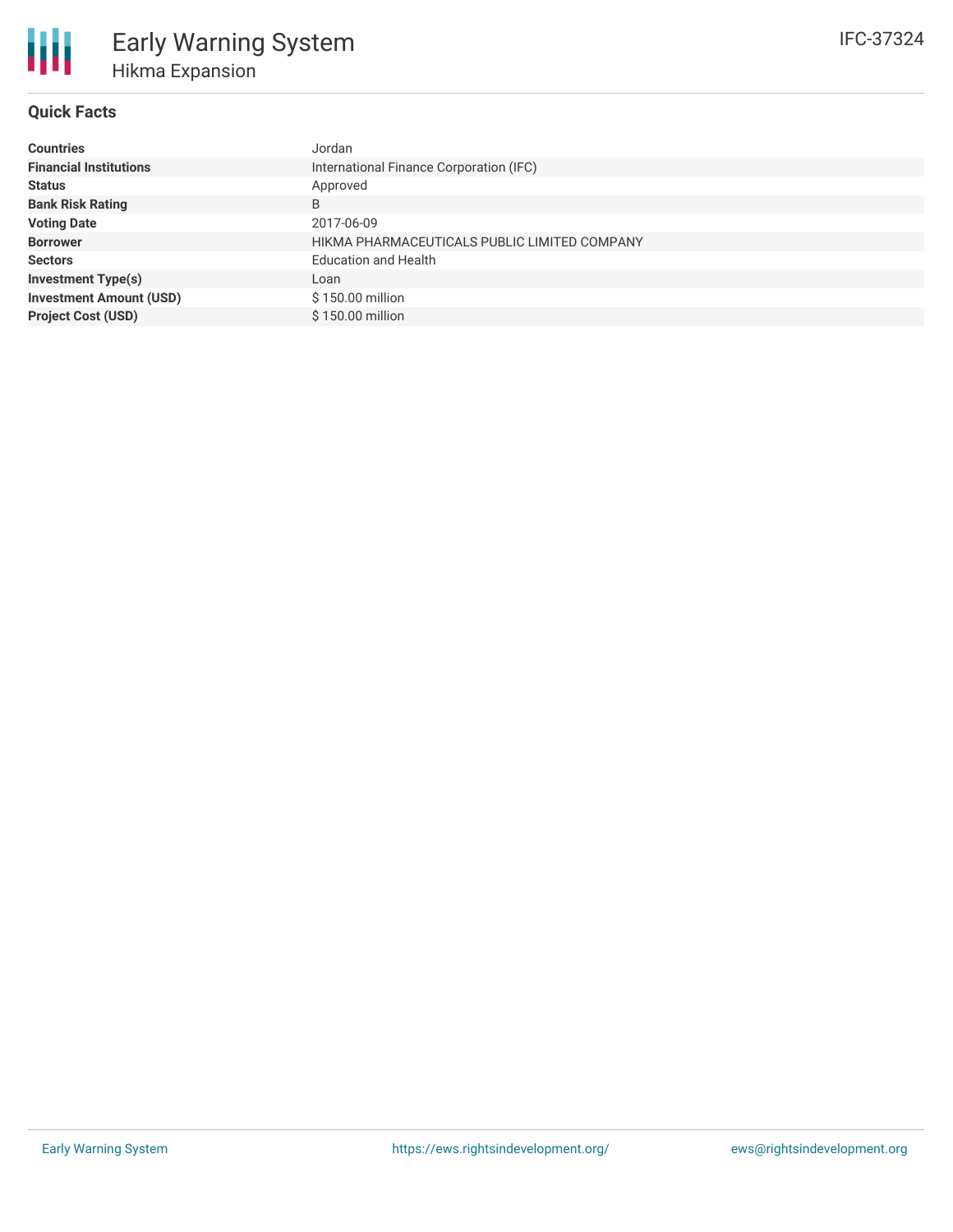

# **Project Description**

Hikma Pharmaceuticals invited IFC to provide and arrange financing to support the general corporate purposes of the Company and members of its Group in the MENA region and/or in other World Bank Group countries of operation. Demonstration Effect: Hikma will bring in high quality manufacturing in emerging markets.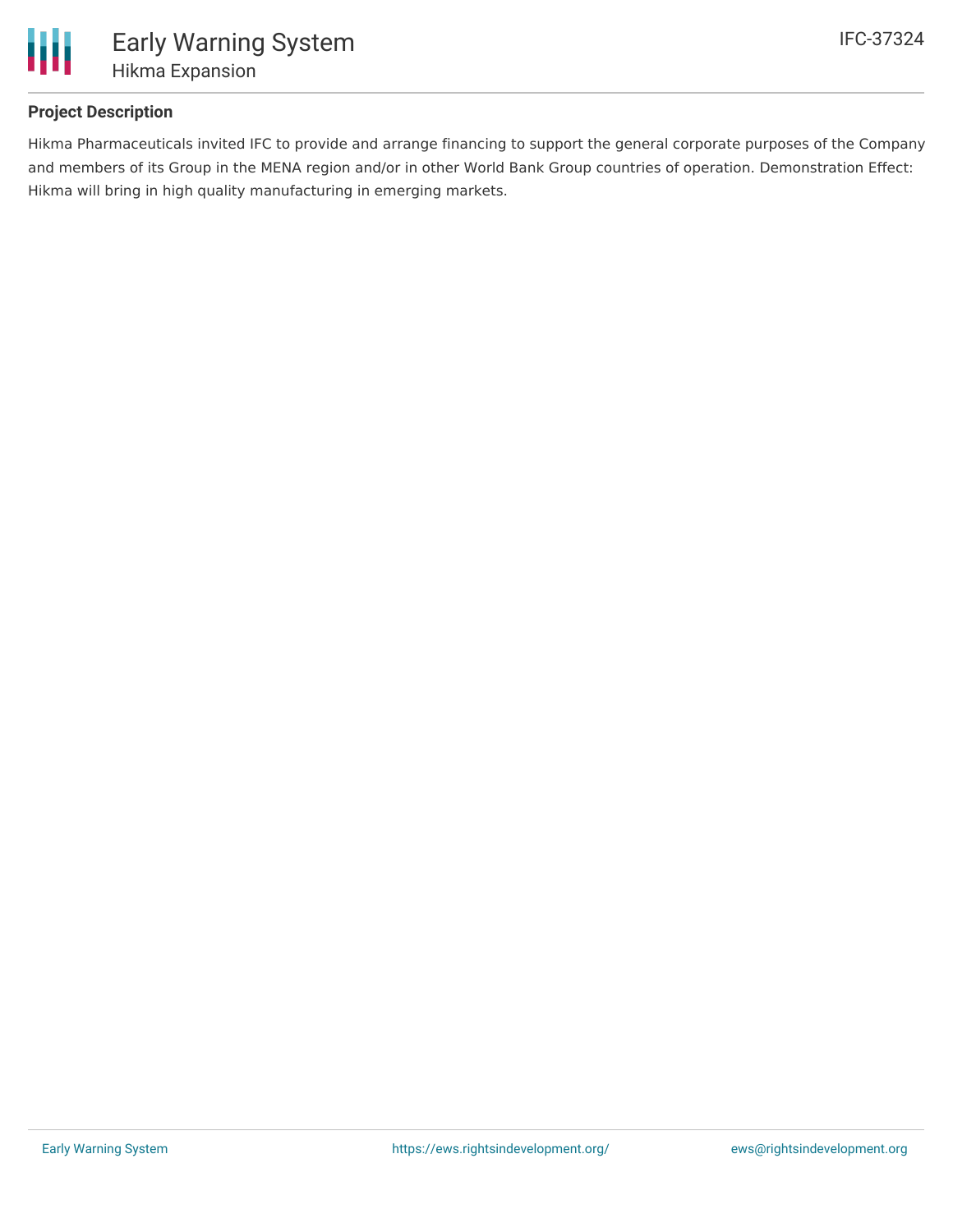### **Investment Description**

• International Finance Corporation (IFC)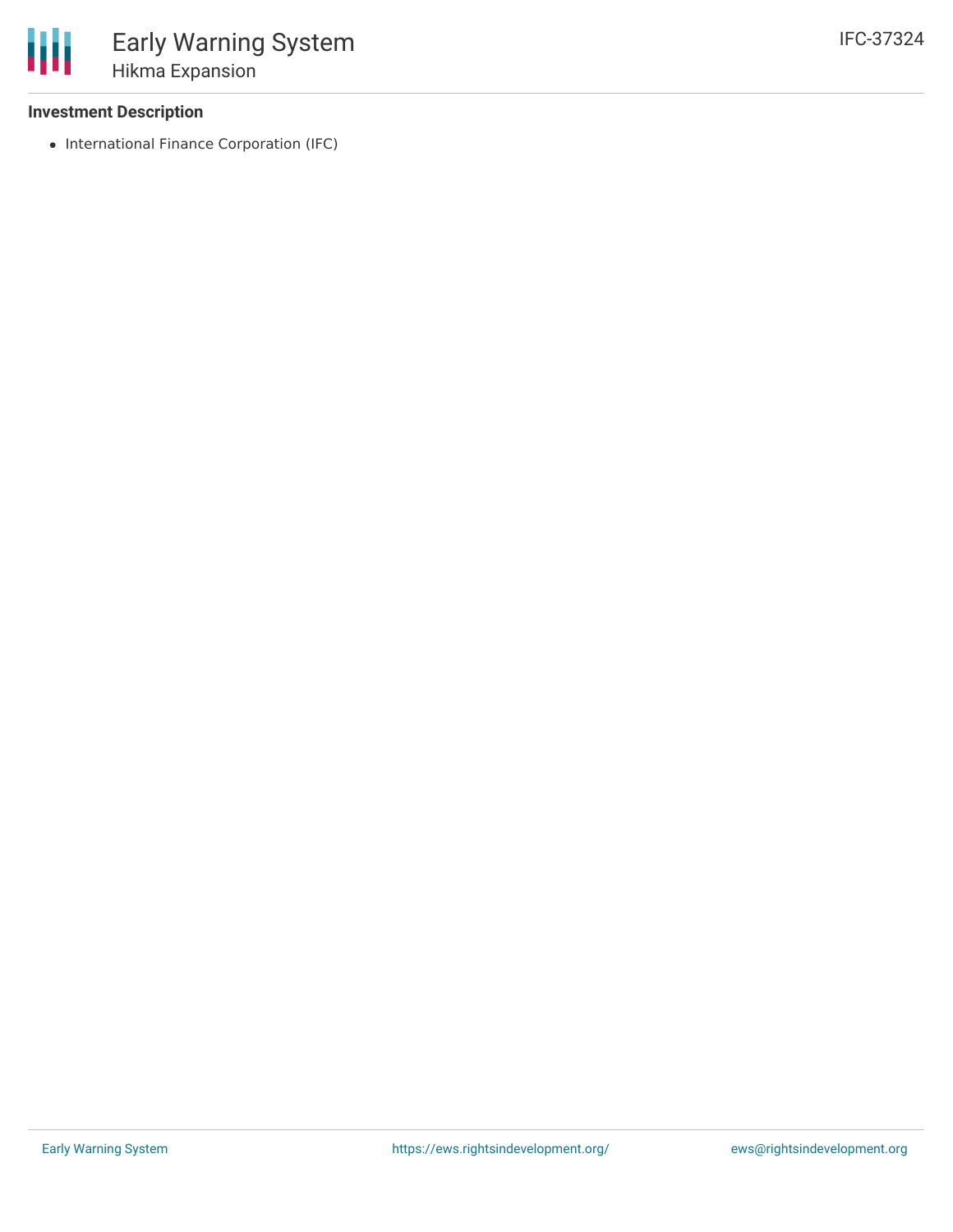### **Private Actors Description**

Hikma Pharmaceuticals PLC ("Hikma" or the "Company") and its subsidiaries (the "Group"), is a generic pharmaceutical company incorporated in United Kingdom("UK")and listed on the London Stock Exchange ("LSE"). While the Group was founded in Jordan in 1978, Hikma has expanded its footprint with successful operations across the Middle East and North Africa ("MENA") region, the United States ("US") and Europe. The Company has 29 manufacturing facilities in 11 countries out of which facilities in 5 countries have received US Food and Drug Administration ("FDA") approval. Hikma's main business lines include branded, injectables and generic pharmaceuticals. Hikma is a long-standing IFC client since 1987.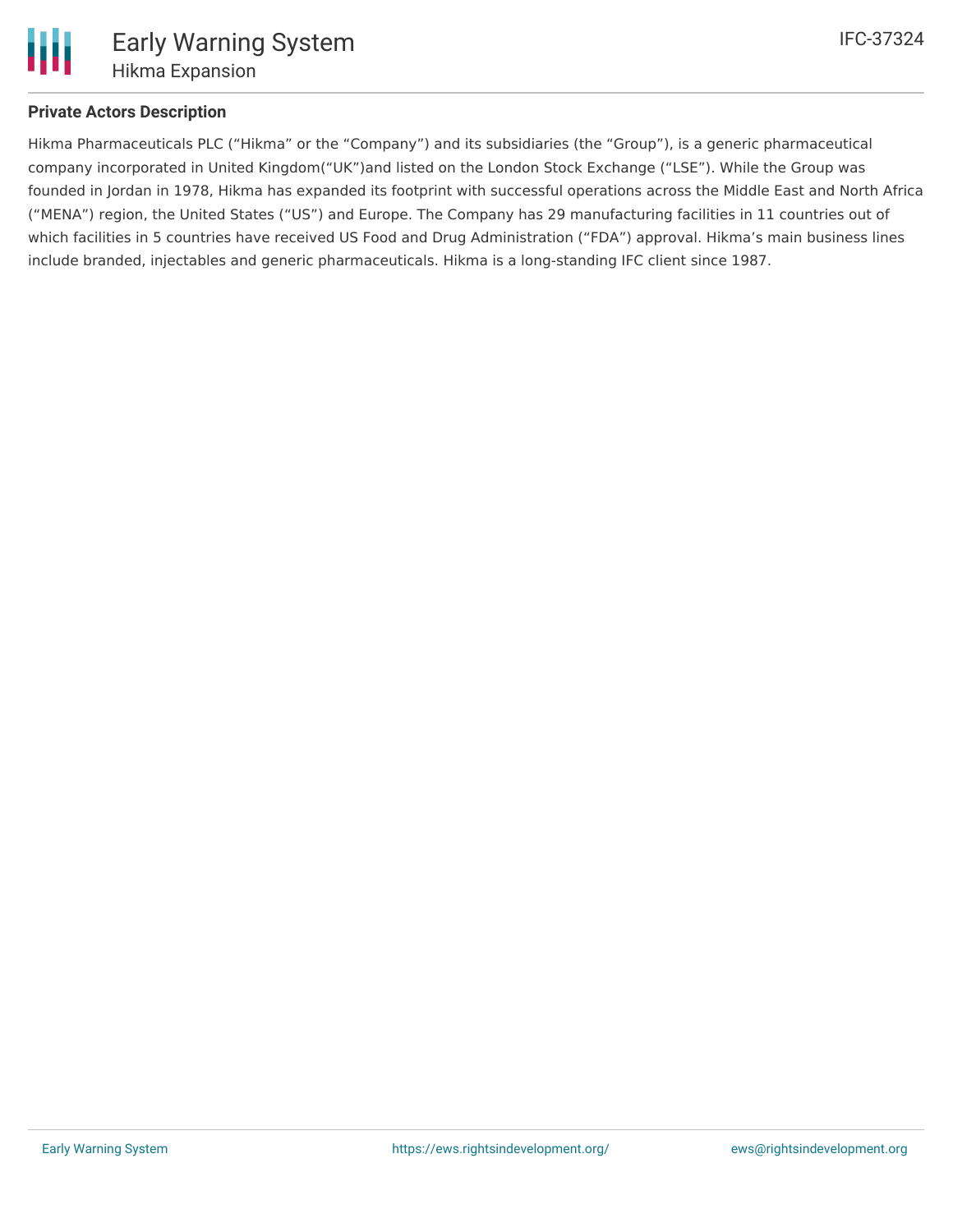

# Early Warning System Hikma Expansion

| <b>Private Actor 1</b>   | <b>Private Actor</b><br>Role | <b>Private Actor</b><br><b>Sector</b> | <b>Relation</b> | <b>Private Actor 2</b>           | <b>Private Actor</b><br>2 Role | <b>Private Actor</b><br>2 Sector |  |
|--------------------------|------------------------------|---------------------------------------|-----------------|----------------------------------|--------------------------------|----------------------------------|--|
| $\overline{\phantom{0}}$ | -                            | $\overline{\phantom{a}}$              | $\sim$          | <b>Hikma Pharmaceuticals PLC</b> | Client                         | $\overline{\phantom{0}}$         |  |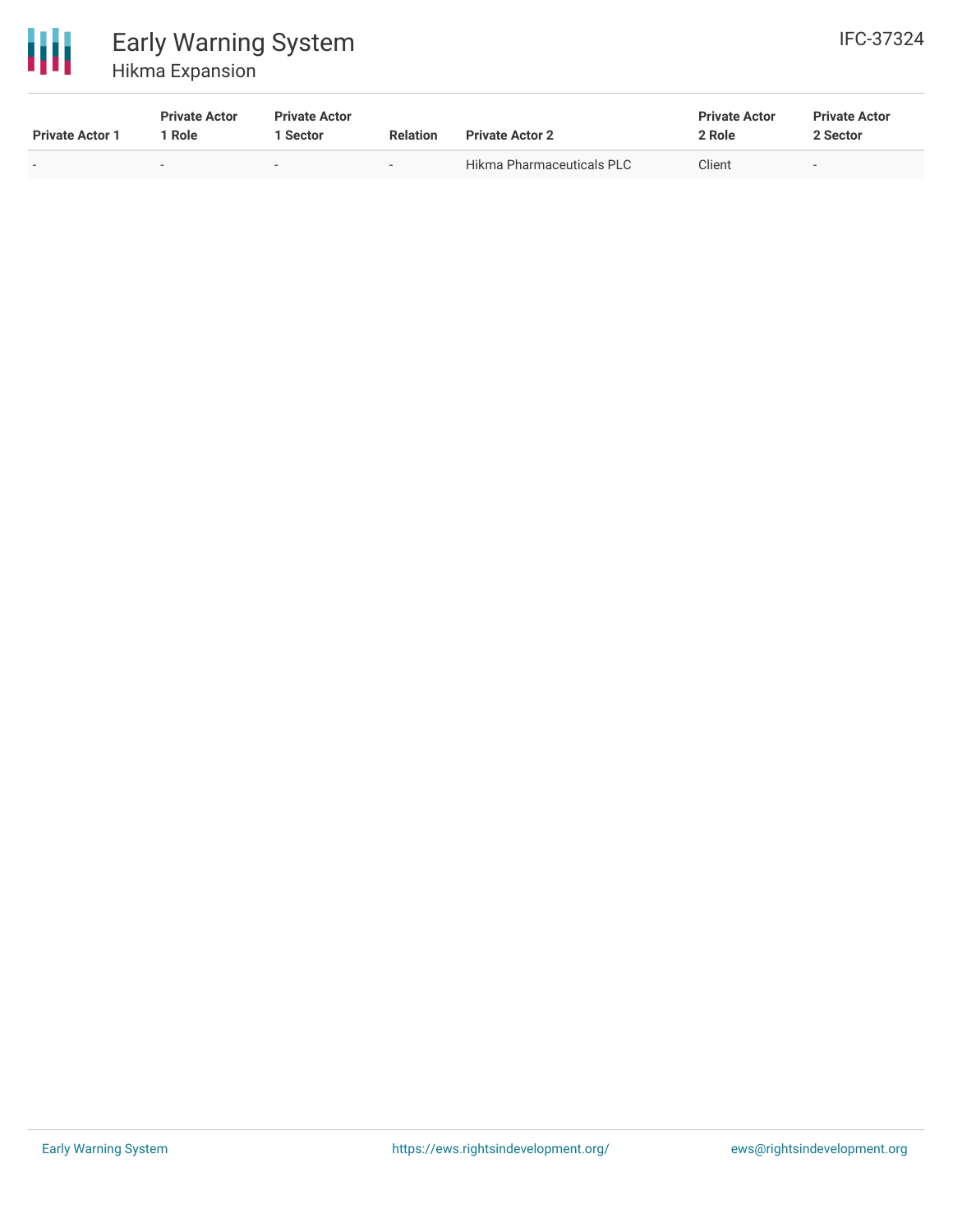### **Contact Information**

Hikma Pharmaceuticals PLC Ibrahim Armouti Group Treasurer +962 6 5802900 IArmouti@Hikma.com P.O. Box: 182400, Amman 11118, Jordan <http://www.hikma.com>

### **ACCOUNTABILITY MECHANISM OF IFC**

The Compliance Advisor Ombudsman (CAO) is the independent complaint mechanism and fact-finding body for people who believe they are likely to be, or have been, adversely affected by an IFC or MIGA- financed project. If you submit a complaint to the CAO, they may assist you in resolving a dispute with the company and/or investigate to assess whether the IFC is following its own policies and procedures for preventing harm to people or the environment. If you want to submit a complaint electronically, you can email the CAO at CAO@worldbankgroup.org. You can learn more about the CAO and how to file a complaint at http://www.cao-ombudsman.org/